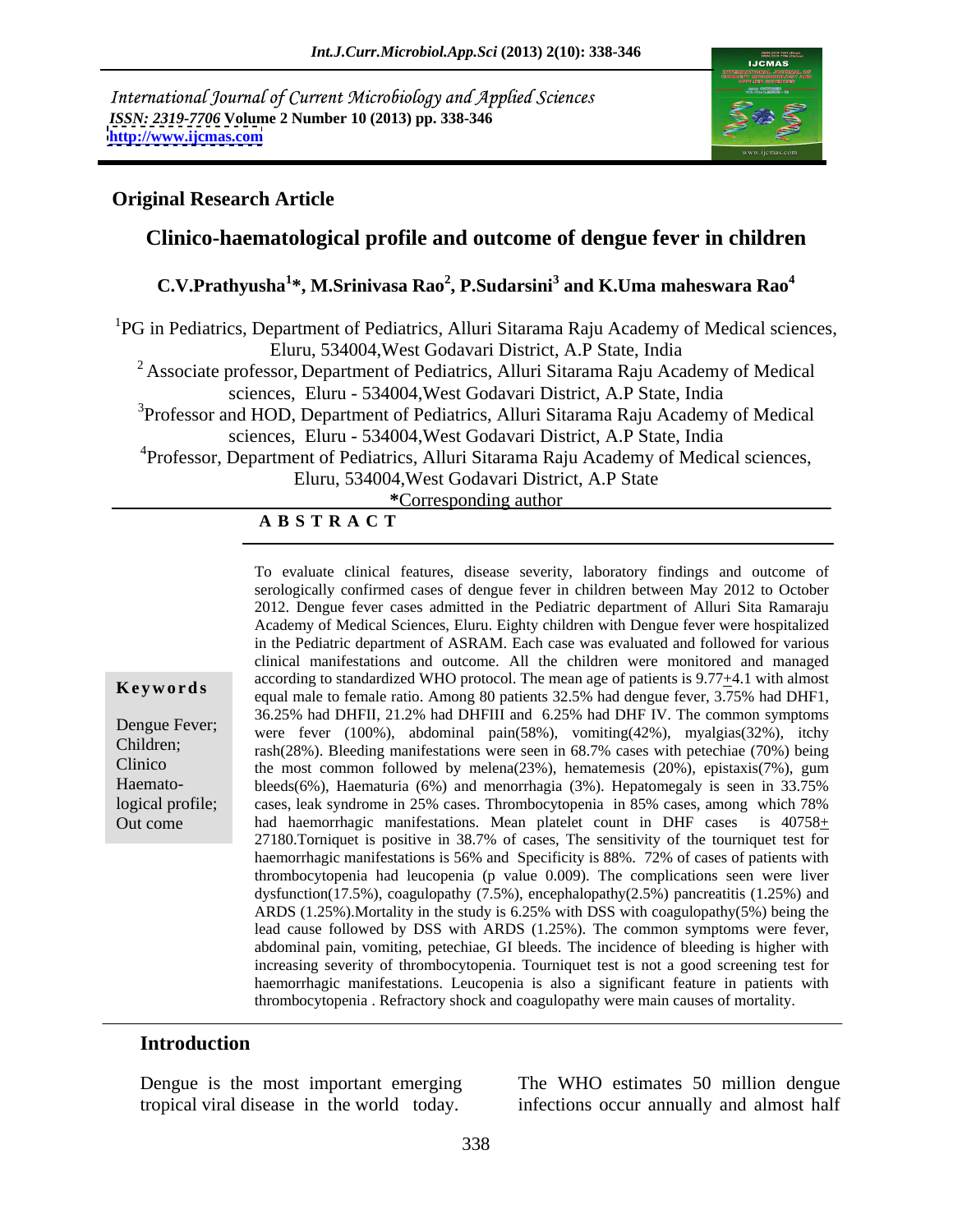the world's population lives in countries where Dengue infection is endemic DHF IV: Undetectable blood pressure and (W.H.O, 2008) Over the last  $10 - 15$  pulse years Dengue Hemorrhagic Fever has become a leading cause of hospitalization and death among children in SEAR countries following Diarrheal and acute respiratory infections (W.H.O, 1999). Torniquet test, Hematocrit, platelet counts,<br>Dengue Fever has been reported from total leucocyte counts were done serially India over a long time but DHF was first in all the cases until they normalized. reported in 1963 from Calcutta city Liver function tests, chest X-ray, (Dengue report, 2007). Since then several outbreaks have been reported in India. The analysis were done according to clinical present study was conducted to evaluate the clinical features and outcome of were monitored and managed with IV dengue fever in children during the recent fluids; blood products according to

This study was conducted at the department of Pediatrics of Alluri Sita RamaRaju Academy of Medical Sciences, **Result and Discussion** Eluru during the past two years. Data was collected from the patients admitted with Dengue fever from May 2011–October 2012. The patients who presented with febrile illness, fulfilling the diagnostic criteria of Dengue fever according to World Health Organization and 1). Among 80 cases 26(32.5%) were serologically positive for IgM and IgG diagnosed Dengue fever 3(3.75%) cases antibody capture ELISA for dengue were included in the study. Case definition of dengue fever is acute febrile illness of 2-7 days duration with any two of the belong to grade II. Most of thecases of following - head ache, myalgias, retro orbital pain, bleeding manifestations, thrombocytopenia, leucopenia (W.H.O, 1997). All the dengue fever cases with thrombocytopenia are thoroughly 2. Fever was present in all children. 10 examined and classified according to the WHO grading system (W.H.O, 1997) as follows: Abdominal pain was the next most

DHF I : Positive torniquet test followed

DHF III: Circulatory failure pulse **pulse** 

Grades III and IV are classified as dengue shock syndrome (DSS).

. Since then several ultrasound abdomen, RFT, CT scan, ABG outbreak in and around Eluru. standard WHO guidelines (WHO, 2009). **Materials and Methods** and outcome of these 80 patients were Torniquet test, Hematocrit, platelet counts, total leucocyte counts were done serially Liver function tests, chest X-ray, condition in selected cases. All children Data of clinical profile, laboratory findings collected in a standard format and analyzed by chi-square test.

## **Result and Discussion**

Total of 80 patients were included in the study. Of these 39 were males and 41 were females. The youngest child was 6 month old and the oldest was 16 years with a mean age of 9.77 (SD 4.1) years (Figure diagnosed Dengue fever 3(3.75%) cases belong to DHF I,  $29(36.25%)$  to DHF II and 17 (21.25%) to DHF III and 5(6.25%) to DHF IV. Most patients with DHF DHF were 7-12 years old.DHF is more common in boys ( p value: 0.03).

DHF II: Spontaneous bleeding myalgia(32.5%), and rashes 28.75%). In Clinical features are summarized in figure children had the typical biphasic pattern of fever with an afebrile period of 3-5 days. common symptom in 57.5% children by Vomiting  $(42.5\%)$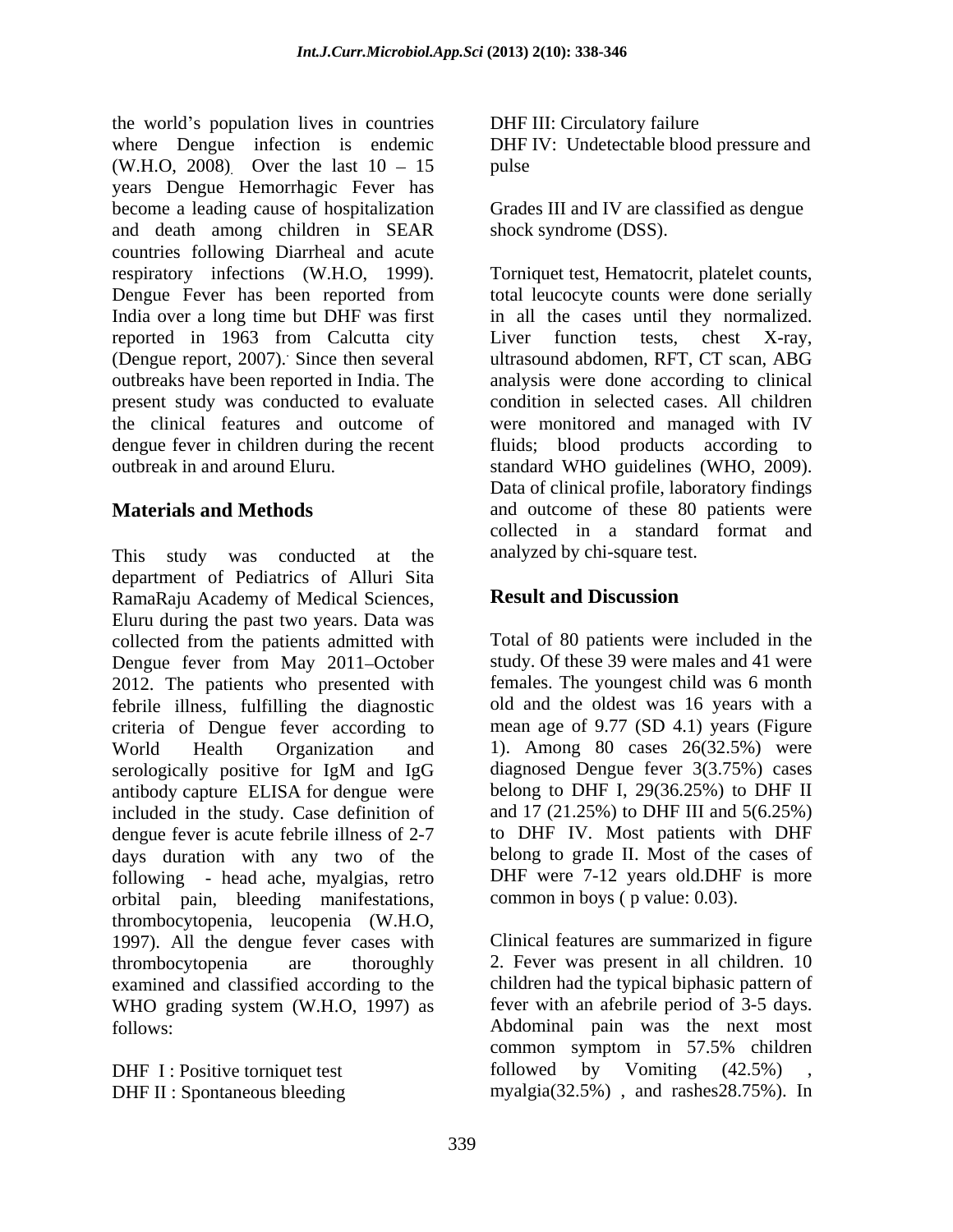Petechiae alone was seen in 26 (32.5%) bulky inflamed pancreas along with raised cases, significant hemorrhagic levels of amylase and lipase and hence manifestations seen in 29(36.25%) cases, diagnosed as pancreatitis which is a rare GI bleeds in the form of either complication of Dengue fever. One child hematemesis or melena was the (27.5%) between with refractory shock, leading cause of significant bleeding. other manifestations include epistaxis(5%), gum

34(42.5%) cases. Torniquet test was positive in 11 of 29 significant bleeding manifestations (p value: 0.002). appearance of less than 20 petechiae. commonest clinical sign we detected capillary permeability in the form of significant bleeding manifestations. observed during convalescent phase.

10 (12.5%) children developed complications including DIC (7.5%), encephalopathy (2.5%), Among 80 children 5 died. All were pancreatitis(1.25%) and ARDS(1.25%). females with mean age of 9.2 years. Disseminated intravascular coagulation Refractory shock and coagulopathy was was seen in 6 cases with mean platelet present in 4 out of 5 cases. One child died count of 22666 /cu mm. Among 6 cases of refractory shock with ARDS. Case complicated with DIC, 4 cases died. Two fatality rate was 6%. A child with cases presented with encephalopathy of encepahalopathy and other complications which first one had other complications died and other case of encephalopathy including shock, DIC and hepatic with shock recovered without sequalae. dysfunction. Other case presented with

most of the cases rash was seen during the low glasgow coma scale and shock. One convalescent phase of the disease which Patient presented with acute severe pain was macular with annular clear zones and abdomen had pleural effusion, ascites, pruritis. thrombocytopenia and leucopenia. On further evaluation CT abdomen showed presented with refractory shock, pericardial effusion and ARDS.

bleeds(3.75%), haematuria (3.75%) and 68 cases had thrombocytopenia (Platelets menorrhagia(2.5%). < 100000/cu mm) with a mean platelet The tourniquet test was positive in severity of thrombocytopenia there is cases. The sensitivity of torniquet test for Leucopenia (TLC < 4000/cu.mm) was predicting significant bleeding was 38 % specificity was 23%. 20 petechiae at the leukocyte count of 2376+ 1349. The end of 5 minutes were taken as positive for leucopenia and thrombocytopenia are torniquet test, but most of the cases were associated significantly (p value: 0.009). negative for torniquet because of With increasing severity of leucopenia Hepatomegaly (33.75%) was the hemorrhagic manifestations including followed by an evidence of increased significant association of leucopenia with ascites, pleural effusion and edema (25%), Deranged liver function tests were present splenomegaly (5%) and Bradycardia (heart in 17.5% cases. Among them TSB values rate < 80/min)(13%). Bradycardia is > 2 mg% was observed in 2cases, both of count of  $55810 + 43079$ . With increasing increasing incidence of bleeding manifestations (p value: 0.002). observed in 53 (66%) cases with a mean there is increased incidence of petechiae (p value 0.023). But there is no significant bleeding manifestations. which died.

## **Outcome** *Outcome*

Child with Pancreatitis recovered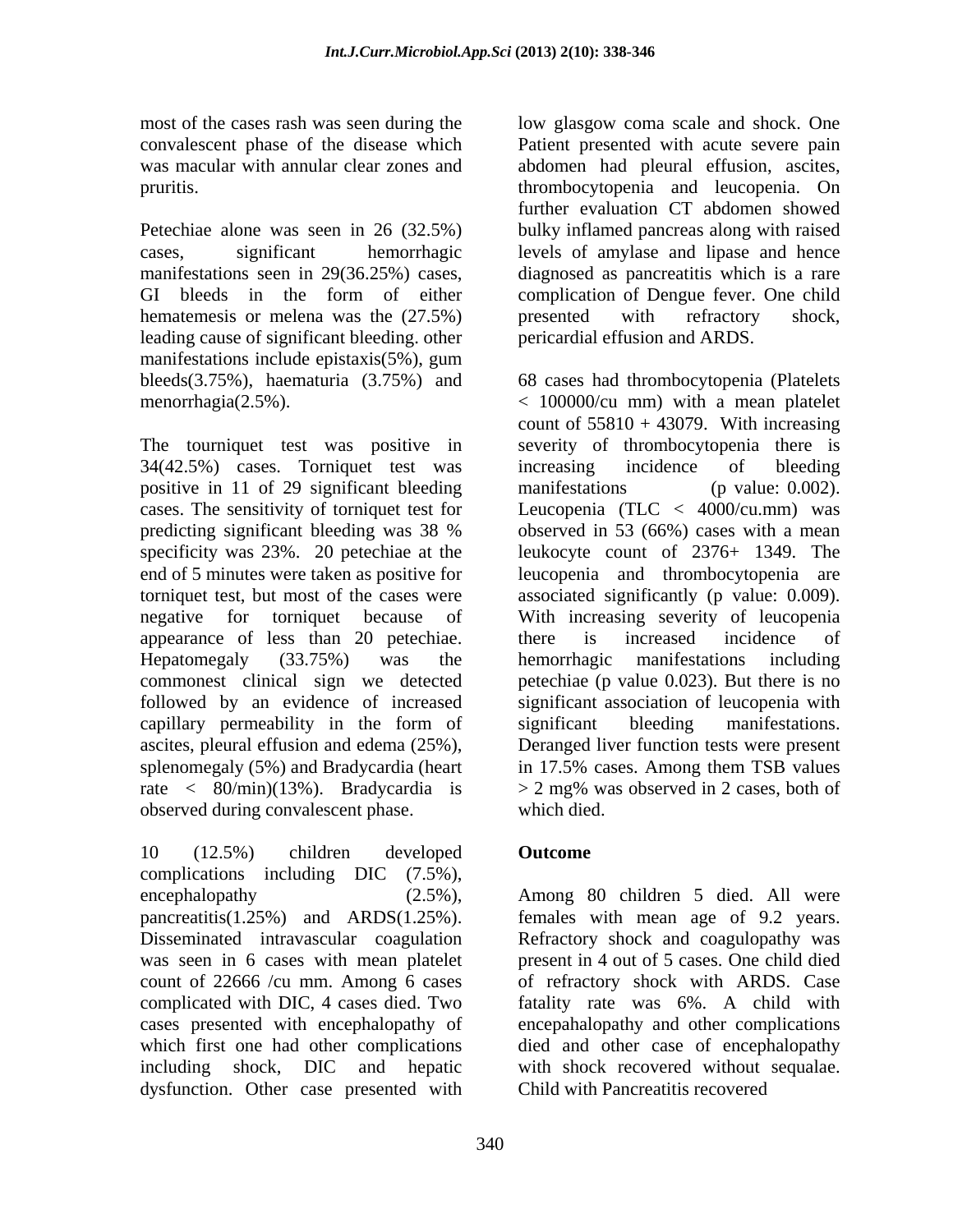|                         |                           | NO. OF          |
|-------------------------|---------------------------|-----------------|
| <b>THROMBOCYTOPENIA</b> | 68 CASES                  | CASES WITH      |
|                         |                           | <b>BLEEDING</b> |
| $50000 - 1$ LAKH        | 26                        | 16              |
| $2000 - 50000$          | 26                        | 22              |
| $10000 - 2000$          | 16                        | 15              |
| <b>LEUCOPENIA</b>       | 53 CASES                  | 41 CASES        |
| $3000 - 4000$           | 26                        | 16              |
| $2000 - 3000$           | $\bigcap$ 1<br>$\angle 1$ | 19              |
| $1000 - 2000$           |                           | h.              |
| <b>HAEMATOCRIT</b>      | 80 CASES                  | 55 CASES        |
| >40                     | 33                        | 19              |
| $30 - 40$               | 43                        | 34              |
| $<$ 30                  |                           |                 |
|                         |                           |                 |

# **Table.1** Haematological features

**Figure.1** Age and Sex distribution of Cases

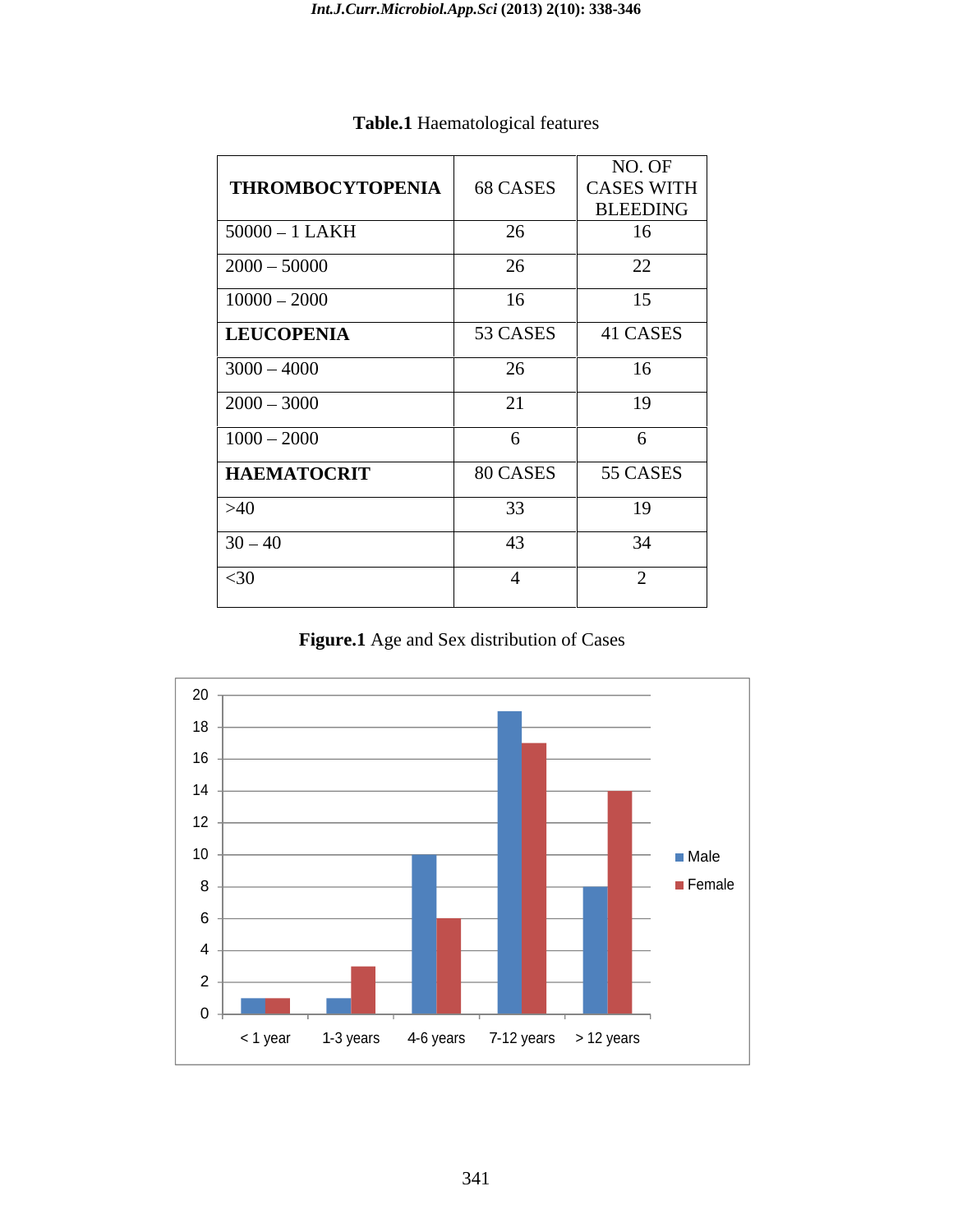**Figure.2** Clinical features



**Figure.3** Details of hemorrhagic manifestations

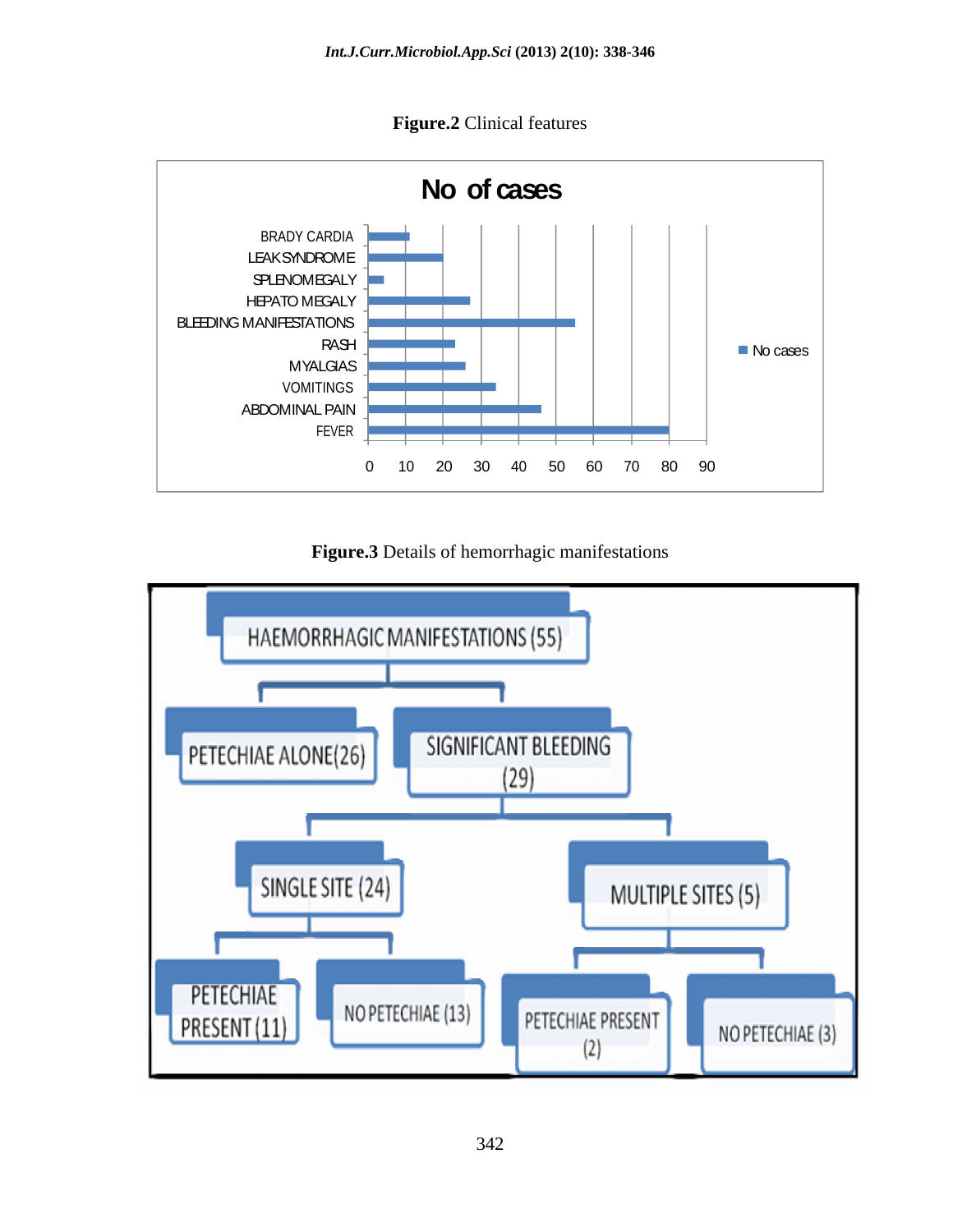clinically but features of pancreatitis on ultrasound were present at discharge haematemesis (20%), malena 23%, recently and the child needs to be followed epistaxis 7%, gum bleeds 5%, for resolution of pancreatitis. The memorrhagia 3.6%, haematuria 5%.

In our study of 80 children the common bleeds in 16%, hematemesis in 19%, age group affected were 9-12years with epistaxis in 12 %, malena in 8%, almost equal male to female ratio. In a study by Kulkarni *et al*., (2010) the commonest age affected was 6-12 years with male preponderance. In our study study 68.5% of DHF were aged more than 6 were aged more than 6 years. In a study by  $\frac{96}{2}$  cases and bradycardia during Anju *et al.,* (1998) more than 6 years. In a study by Dhooria *et al*., (2008) 91% of DHF cases were less than 6 years. In our study Dengue fever<br>was 32.5 %. DHF was 40 %. DSS was in 15%, hepatosplenomegaly 7%. was 32.5 %, DHF was 40 %, DSS was in 15%, hepatosplenomegaly 7%. A 27.5%. In a study by Ratageri *et al.,* (2005) DF was 18%, DHF was 60%, DSS 22%. In a study by Kulkarni *et al.,* (2010) DF was 58.3%, DHF 41.7%. In a study by Ahmed *et al*., (2010) DF 40.7%, DHF I 27.8%, DHF II 16.7%, DHF III 3.7% and Kulkarni *et al.*, (2010) (84%). According DHF IV 11.1 %. to Ahmed *et al*., (2001) thrombocytopenia

In our study the common symptoms were (2008) thrombocytopenia was seen in fever 100%,abdominal pain 19%. In our study thrombocytopenia was  $(57.5\%)$ , vomiting(42.5%), significant further graded as 50000-100000 /cu. mm<br>bleeding(36.25%) mvalgia(32.5%) and in 38.2%, 20000-50000 /cu.mm in 38.2 % bleeding(36.25%) myalgia(32.5%) and rash(28.75%), A study by Dhooria *et al.*, and < 20000/ cu.mm in 23.6%. A study by (2008) the common symptoms described Malavige *et al.*, (2007) the platelet counts were fever 91%, vomiting 41%, abdominal pain 16%, poor intake 21%, significant  $20000-50000$  was 46% and  $\lt 20000$  in bleeding 15%. According to Rategeri *et al*., (2005) the common symptoms were fever 100%, vomiting 82%, abdominal pain 61%, headache 22%(10), According to Rehman *et al*., (2002) the common symptoms were headache 91%, myalgia increasing severity of thrombocytopenia 85%, vomiting 45%. there is increasing incidence of bleeding

In our study the most common bleeding *et al.*, (2008). But a study by Dhooria *et* manifestation was netechiae in 70%, the *al.*, (2008) found poor correlation manifestation was petechiae in 70%, the

years which was comparable to the study capillary leak in the form of ascites , by Faridi *et al.,* (2008) where 76% DHF  $956\%$  cases were aged convalescence in 13%. According to Faridi significant bleeding in the form of haematemesis (20%), malena 23%, epistaxis 7%, gum bleeds 5%, menorrhagia 3.6% , haematuria 5%. Ahmed *et al*., (2001) observed gum bleeds in 16%, hematemesis epistaxis in 12 % , malena in 8%, subconjunctival hemorrhage 4 %. In a study By Rategeri *et al*., (2005) GI bleeds were seen in 22%, patechiae in 18%.In our Hepatomegaly was 33.75%, Splenomegaly was 4%, evidence of pleural effusion and edema was seen in 25 % cases and bradycardia during convalescence in 13%.According to Faridi *et al*., (2008) hepatomegaly was in 54%, splenomegaly 32.4%. In a study by Benerjee *et al*., (2008) hepatomegaly was in 15%, hepatosplenomegaly 7%. A study by Arif *et al*., (2008) hepatomegaly 35%, splenomegaly 2%.

> In our study Thrombocytopenia is seen in 85% Which was similar to the study by Kulkarni *et al*., (2010) (84%). According was in 68.5% and by Benerjee *et al*., (2008) thrombocytopenia was seen in further graded as 50000- 100000 /cu. mm in 38.2%, 20000-50000 /cu.mm in 38.2 % and  $<$  20000/ cu.mm in 23.6%. A study by Malavige *et al*., (2007) the platelet counts between 50000- 100000 was 24.2%, 20000-50000 was 46% and < 20000 in 30%. In a study by Kamath *et al*., (2006) platelets <50000/ cu mm were seen in 62.3%. our study results of thrombocytopenia were in comparable with other studies. In our study with increasing severity of thrombocytopenia which was similar to the study by Benerjee *et al*., (2008). But a study by Dhooria *et al*., (2008) found poor correlation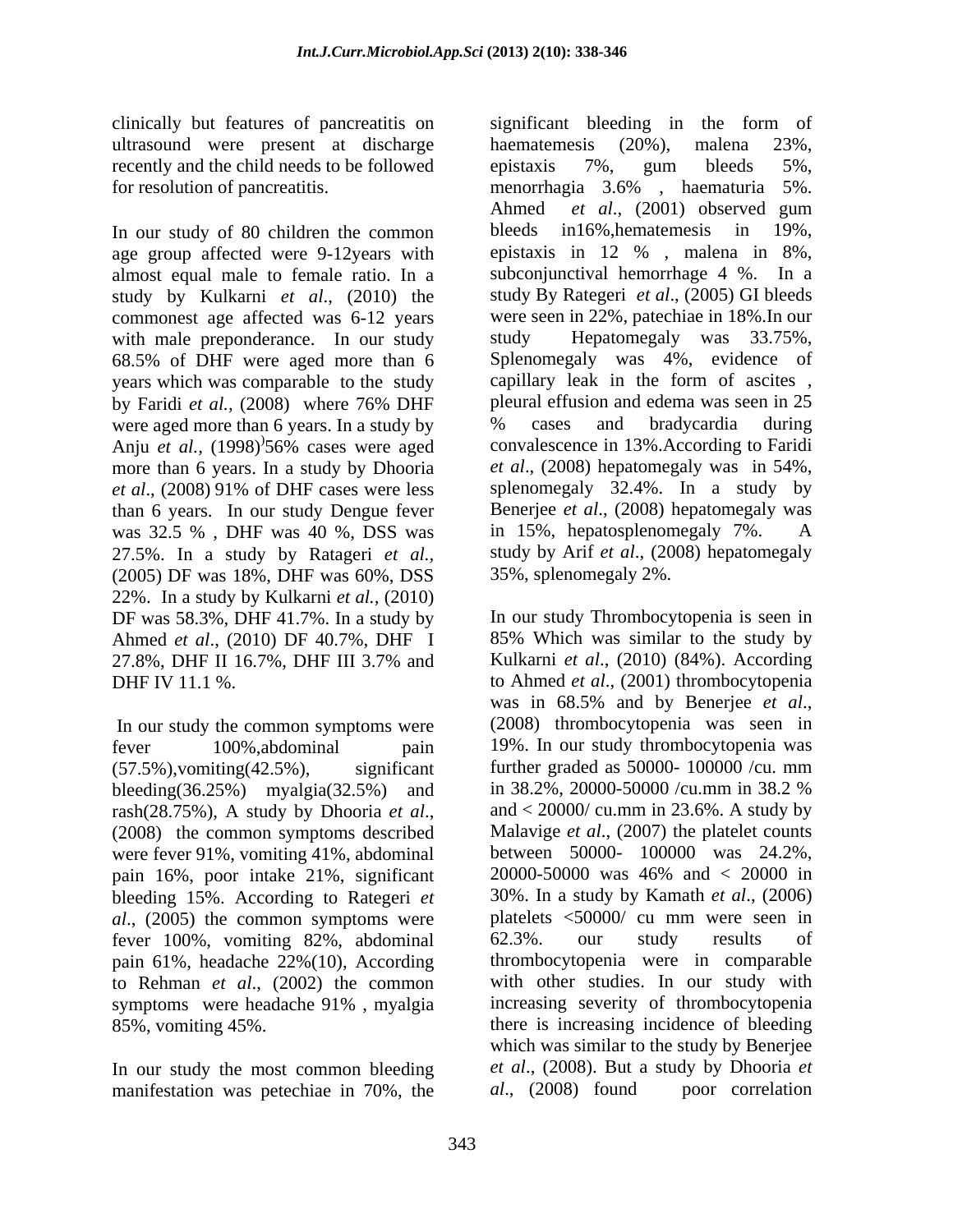between thrombocytopenia and bleeding (Cam *et al*., 2001). Apart from cerebral further graded as 3000-4000/cumm in metabolic derangements such as and  $\langle 2000 \rangle$  /cu.mm in 11.4%. In a study (Kankirawatana *et al.*, 2005; Cam *et al.*, by Gener D.Rubio Jr *et al*., (2007) the haematocrit >40% is seen in 18 %, >30 - *et al.*, (2008) coagulopathy was in 1.2%.

In our study hepatic dysfunction was seen (2008) two patients had ARDS, both of in 17.5% children comparable to the study was seen in 14.8%.But in a study by Hayat *al.*, 1995). *et al*.,(2010), it was seen in 40% of cases. enrolled in a study for sonographic  $(2.5\%)$  presented with dengue mortality. In a study by Dhooria *et al.*, encephalopathy. Encephalopathy is known (2008) the risk factors for mortality are

diathesis. In our study leucopenia was hypo perfusion on account of shock other observed in 66.2% . A study by Arif *et al*., significant reasons for neurological (2008) leucopenia was observed in 43 %. <br>(2008) leucopenia was observed in 43 %. <br> A study by Ratageri *et al*., (2005) direct neurotropic effect of dengue virus leucopenia was observed in 26% of cases. In our study the severity of leucopenia was or secondary to hepatic dysfunction and 49%of cases, 2000-3000 cu.mm in 39.6% severity of leucopenia was graded as Pancharoens and Thusyakorn, 2001). 4000-5000 in 23%, 3000-4000/cumm in Malavige *et al*., (2007) reported acute liver 37%, 2000-3000 in33%/cumm, <2000 in failure (73%), electrolyte imbalances 7%. In our study the mean haematocrit (80%) and shock (40%) as factors was 36.8 % . In a study by Dhooria *et al*., contributing to encephalopathy. In our (2008) it was 35.5%. In our study study coagulopathy was seen in 7.5% haematocrit >40% was seen in cases which is comparable with a study by 41.25%,30 – 40% in 53.75 % and <30% Kamath *et al.*, (2006) where coagulopathy in 5 %. In a study by Anju *et al*., 1998) is in 8.6%. In contrary a study by Dhooria 40% in 66 % and <30% in 16 %. In our study ARDS is sees in 1 case which done by Dhooria *et al*., (2008) in which it is associated with a high mortality (Lum *et*  significant reasons for neurological presentations include cerebral edema, resulting in encephalitis/ encephalopathy, metabolic derangements such as hypoglycemia and hyponatremia (Kankirawatana *et al*., 2005; Cam *et al*., 2001; Thisyakorn *et al*., 1999; contributing to encephalopathy. In our study coagulopathy was seen in 7.5% Kamath *et al*., (2006) where coagulopathy *et al*., (2008) coagulopathy was in 1.2% . expired. In <sup>a</sup> study by Dhooria *et al*., (2008) two patients had ARDS, both of which expired. Dengue associated ARDS *al*., 1995).

In our study one patient presented with Mortality in the present study was 6.25%. pancreatitis. There are isolated case All patients who expired belonged to DSS. reports highlighting Pancreatic In the study by Anju *et al*., (1998) involvement in Dengue Fever (Jusuf *et al.*, mortality was 6%. In a study by Shah *et*<br>1998; Chen *et al.*, 2004). 148 children *al.*, (2004) the three patients who died with DHF and abdominal pain were belong to DSS with a case fatality rate of evidence of pancreatic involvement. in our study similar to the study by Enlarged pancreas and increased levels of Shekhar *et al*., (1992-1993). Case fatality serum amylase and lipase were found in rate of SEAR countries in 2006 is < 1%. 29% cases (Setiawan *et al*., 1998). Pancreatic involvement might be due to the direct invasion of virus or due to shock (Dengue/DHF, 2007). In our study the in DHF(Sameer Gulati and Anu presence of DSS, coagulopathy, Maheswari, 2007). In our study 2 patients hepatopathy ARDS are the risk factors for to occur in 0.5% of patients with DHF coagulopathy, ARDS and hyponatremia.mortality was 6%. In a study by Shah *et al*., (2004) the three patients who died 16.6%. Case fatality rate is high in females India,Indonesia, Bhutran and Nepal still have case fatality rates > 1 % presence of DSS, coagulopathy, mortality. In <sup>a</sup> study by Dhooria *et al*., (2008) the risk factors for mortality are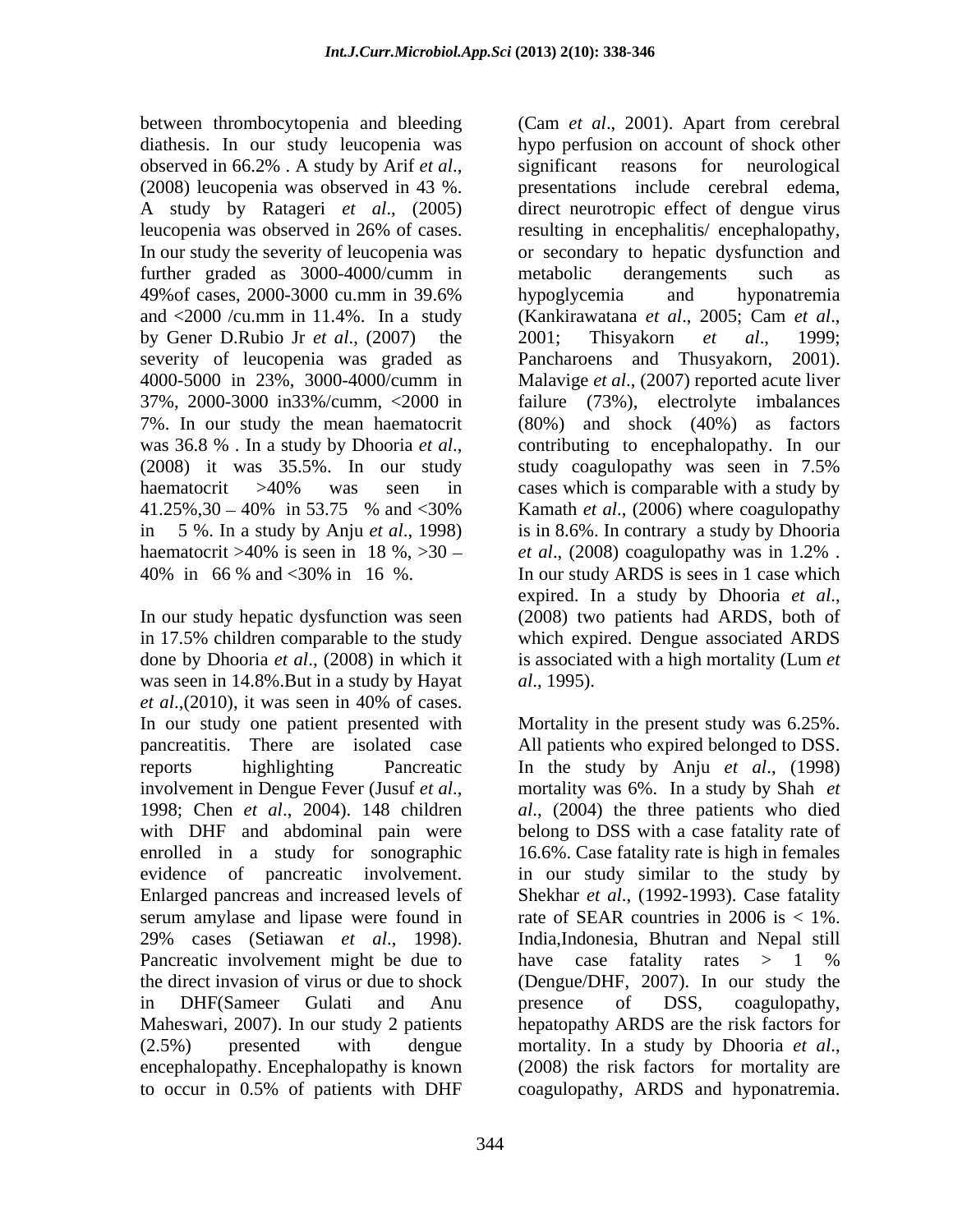Daniel *et al.*, (2005) suggested an haemorrhagic fever. Am J. Trop. Med. association of abnormal AST with a worst

Commonest age affected in our study was 7-12 years. Most of the patients belong to DHF II. Incidence of DHF is high in males but case fatality rate is high in females. Neither Torniquet test nor presence of petechiae are good predictors of seizures behind the new network significant bleeding. With increasing 865-868 severity of thrombocytopenia there is increasing incidence of hemorrhagic manifestations. The complications noted in<br>Available at a set of the set of the set of the set of the set of the set of the set of the set of the set of the set of the set of the set of the set of the set of the set of the our study are coagulopathy, hepatopathy, encephalopathy and ARDS. One of the rarest presentations of dengue fever 2007. observed in our study was pancreatitis. The presence of DSS, coagulopathy, hepatopathy ARDS are the risk factors for

- Ahmed, F.U., B.C. Mahmood, J.D. Sharma, S.M. Hoque, R. Zaman and Hakin, M.S. Haemorrhagic Fever in Chittagong, Bangladesh, Dengue Bull. 25: 33-39
- Ahmed, M.M., 2010. Clinical Profile of changes below the change of the change of the change of the change of the change of the change of the change of the change of the change of the change of the change of the change of t Dengue fever patient infection in king Abdul Aziz University Hospital Saudi Arabia. J. Infect. Der. Ctries. 4(8) : 503-
- D.S. 2008. Dengue Fever Outbreak in Karachi  $2006 - A$  study of profile and outcome of children under 15 years of
- Anju Aggrwal, A., J. Chandre , S. Aneja et al . 1998. An epidemic of dengue hemorrhagic fever and dengue shock syndrome in children in Delhi. Indian
- Cam, B.V., L. Fonsmark, N.B. Hue, et al. 2001. Prospective case contral study of encephalopathy in children with dengue

haemorrhagic fever. Am J. Trop. Med. Hyg.65(6):848-51.

- outcome. Cam, B.V., L. Fonsmark, N.B. Hue, et al. 2001. Prospective case-control study of encephalopathy in children with dengue hemorrhagic fever. Am. J. Trop. Med. Hyg.65(6):848-51.
	- Chen, T.C., D.S. Pernq, J.J. Tsai, et al. 2004. DHF complicated with pancreatitis and seizures J. Formosan Med.Asso. 103, 865- 868
	- Dengue., 2007. Dengue Hemorrhagic Fever -Trend of Dengue Case and Case Fatality Rate in SEAR countries. India. Available at a strategies at a strategies at a strategies at a strategies at a strategies at a strategies at a [www.searo.who.int/en/section10/section](http://www.searo.who.int/en/section10/section) 332/section 2277.htm. access date : July 2007.
- mortality. [www.searo.who.int/en/Section10/Sectio](http://www.searo.who.int/en/Section10/Sectio) Dengue/DHF. 2007. Case Fatality Rate (%) of DF/DHF in the South-East Asia Region (1985–2006). Available at: n332\_1102.htm.
- **References** Dhooria, G.S., D. Bhat and Bias, H.S. 2008. Clinical profile and outcome in children of Dengue fever in North India. Iran J Pediatr. 18(03):222-28.
	- 2001. Dengue and Dengue Faridi, M.M.A., A. Aggrwal, M. Kumar , e tal., 2008. Clinical and Biochemical Pfofile of Dengue haemorrhagic fever in children in Delhi. Trop Doct. 38(1) :28- 30
- 10 thrombocyte counts as a Predicter of Ahmed, S., F. Arif, Y. Yahya and Akram,<br>
D.S. 2008 Dengue Fever Outbreak in Patients. Phillipine J. Microbiol. Gener, D., Rubio Jr. and Larissa Lara Torno. 2007. Association of Leukocyte and Outcome among Dengue Patients. Phillipine J. Microbiol. Infecti.Dis. 36:33-38.
	- age JPMA. 58(1) : 4-8. 1998. DHF with complication of acute Jusuf, H., P. Sudjana, A.Djumhana, et al. pancreatitis related hyper glycemia ; a case report South Ease Asian. J.Trop. Med.Public Heal.29:367-369.
	- Pediatr. 35(8):727-32 features, complications and atyipical Kamath, S.R., and Ranjit, S. 2006. Clinical manifestation of children with severe forms of dengue hemorrhagic fever in South India. Indian. J. Pediatr. 73(10) : 889-95.